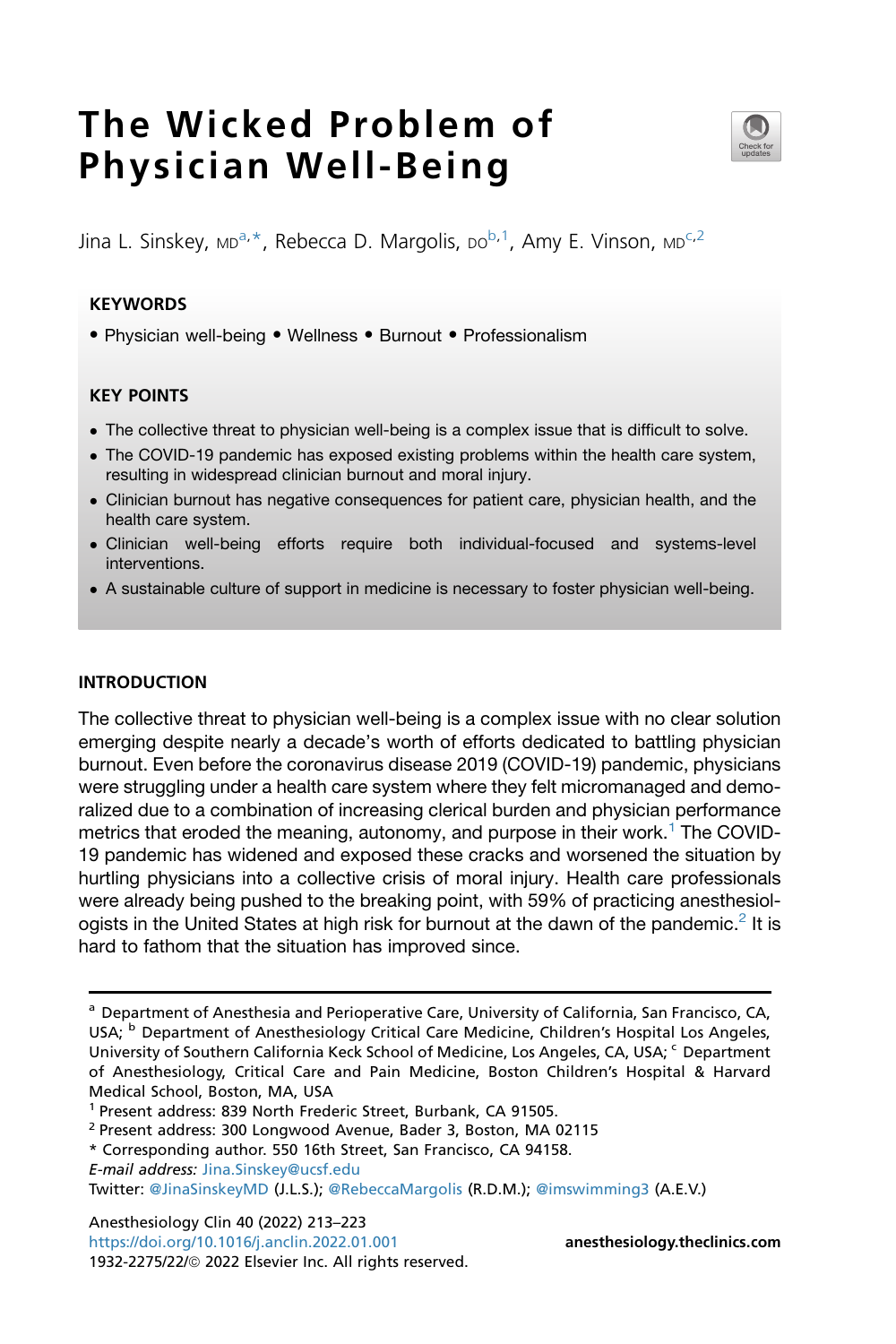The issue of physician well-being is a "wicked problem" in medicine. The term "wicked problem" was coined in the 1970s and refers to social or cultural problems that are ill-defined and inherently unsolvable  $(Table 1)$  $(Table 1)$  $(Table 1)$ .<sup>[3](#page-8-2)</sup> Unlike an arithmetical problem, a "wicked problem" does not have a clear-cut solution. Attempts at solutions tend to reveal new aspects of the problem, often changing the nature of the problem itself. For example, in the early months of the COVID-19 pandemic, masking and social distancing were the predominant solutions to flatten the curve, while a vaccine was being developed. Once the vaccine was created, it seemed as if the COVID-19 problem would be solved. However, issues of vaccine hesitancy, widespread misinformation, emerging variants, and inequitable global vaccine distribution then became the "new" problems.

The main characteristic of a "wicked problem" is that it is impossible to define. The word "well-being" itself is ambiguous because (1) it has no clear definition, (2) it is often used interchangeably with the word "wellness," and (3) its meaning has markedly transformed over time. Initial efforts to promote "wellness" in the workplace focused on the individual with institutions encouraging clinicians to maintain a healthy lifestyle and improve resilience. Over time, the definition of "well-being" evolved to encompass the effects of organizational and systemic factors that support a culture and environment where clinicians can thrive.[4](#page-8-3) Yet, many physician well-being initiatives continue to fixate on the individual, reinforcing the idea that clinicians are solely responsible for their own burnout. When taking a step back to remember that "burnout" is by definition an occupational phenomenon,<sup>[5](#page-8-4)</sup> it becomes unacceptable to place the onus on the

<span id="page-1-0"></span>

| Table 1<br>Ten characteristics of "wicked problems" and implications for solving problems |                                                                                                                 |
|-------------------------------------------------------------------------------------------|-----------------------------------------------------------------------------------------------------------------|
| <b>Characteristics of "Wicked Problems"</b>                                               | Implications for Solving "Wicked Problems"                                                                      |
| No clear definition of the problem                                                        | Requires a systems approach                                                                                     |
| No stopping rule                                                                          | Unclear when the problem is solved because<br>there is always the possibility of a better<br>solution           |
| Solutions are not right or wrong, they are<br>better or worse                             | No clear consensus as to which solution will<br>solve the problem                                               |
| No immediate or ultimate test for a solution                                              | Any solution creates waves of consequences<br>over an extended period                                           |
| "One shot" operation: each implemented<br>solution has far-reaching consequences          | No opportunity to learn by trial-and-error<br>due to high stakes                                                |
| Infinite number of potential solutions                                                    | It is a matter of judgment which solutions<br>should be pursued and implemented                                 |
| Every "wicked problem" is essentially unique                                              | Effective solutions in one context cannot be<br>directly transferred to another context                         |
| Every "wicked problem" is a symptom of an<br>underlying, deeper issue                     | Solving a "wicked problem" often reveals a<br>deeper problem that is more difficult to<br>solve                 |
| No single explanation to the problem                                                      | The choice of explanation determines the<br>way the problem is addressed                                        |
| Problem solvers have no "right to be wrong"                                               | Taking on "wicked problems" can be risky,<br>and problem solvers must be fully<br>responsible for their actions |

Data from Rittel HWJ, Webber MM. Dilemmas in a general theory of planning. Policy Sci 1973;4(2):155–169.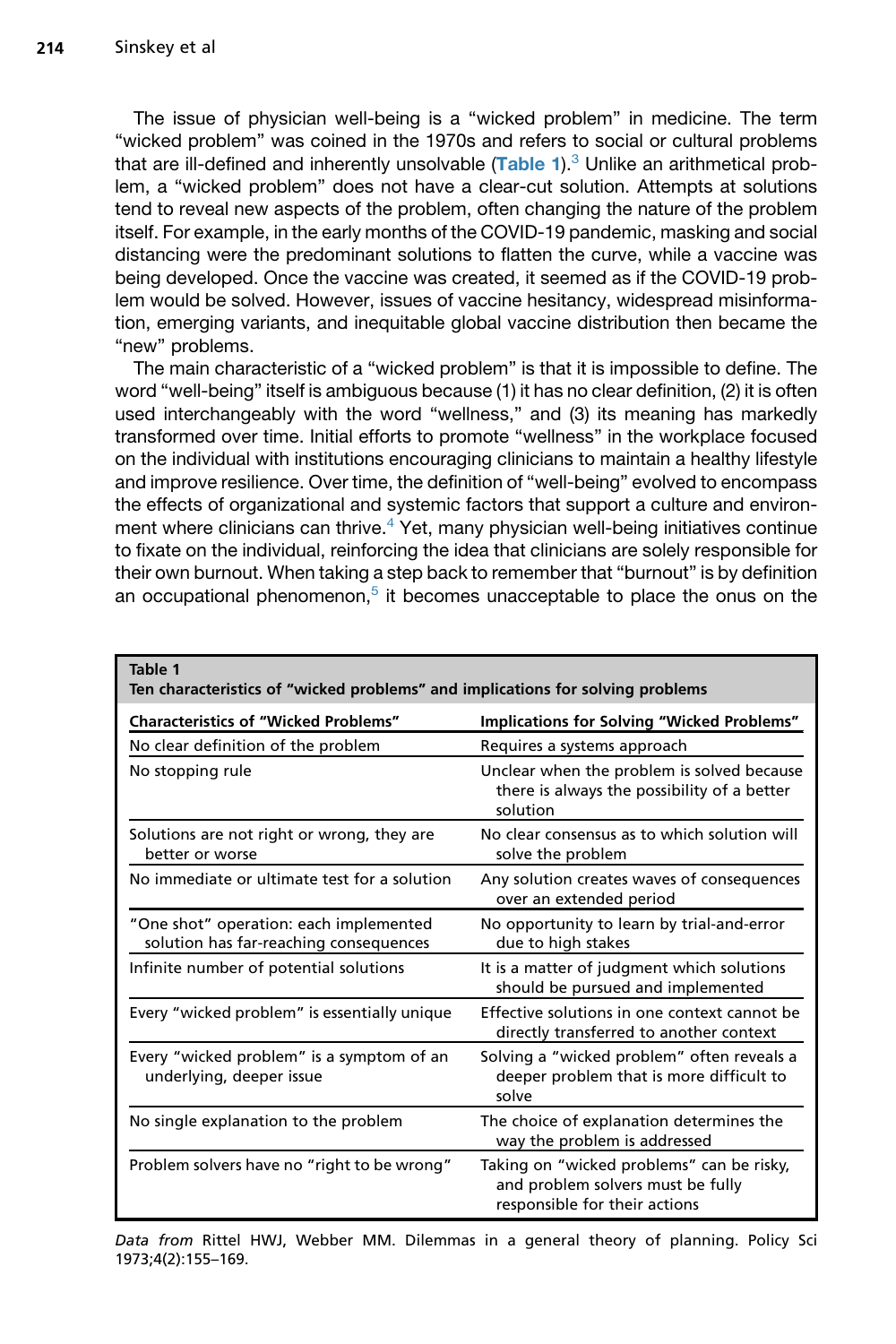individual. In this context, well-being efforts can ironically be turned into a weapon to blame and shame clinicians for a purported lack of personal optimization, potentially and paradoxically worsening clinician burnout.

Another characteristic of a "wicked problem" is that every attempt at a solution comes with high stakes because each implemented solution leaves "traces" that cannot be undone.<sup>[3](#page-8-2)</sup> Every time physicians are asked to attend a mandatory wellbeing lecture during their free time or fill out a well-being survey without clear follow-up or accountable change, they lose confidence that the time and energy spent participating in such efforts translate into tangible improvements to their workplace and well-being. Over time, this can rightfully lead to further dissatisfaction, demoralization, and disengagement in the health care workforce.

Clinician burnout is a pressing issue with negative consequences for patient care, physician health, and the health care system.[6](#page-8-5) The COVID-19 pandemic blew open the existing cracks in the health care system and continues to take an immeasurable toll on the physical, mental, and emotional health of health care professionals. A once highly motivated, engaged workforce of health care workers is now threadbare from moral injury, watching a nation divided and science repudiated. We are beginning to see an impending crisis of health care staffing shortages, and if for no other reason than the continued solvency of the overall health care system, we must reevaluate our approach to clinician well-being and course-correct before it is too late. If history is any teacher, we should expect reverberations in the health care workforce far exceeding those experienced following prior epidemics (eg, the 2003 SARS-CoV-1 outbreak in Canada), which were substantial.<sup>[7](#page-8-6)</sup> Here we discuss the evolution of well-being efforts in medicine and how we can move forward to build a sustainable culture of physician well-being.

# A Brief History of "Wellness" in Medicine

"In no relationship is the physician more often derelict than in his duty to himself." $8$  This statement, uttered by Sir William Osler, considered by many to be the father of modern medical education, underscores a truth about our profession that has not changed considerably over the past century. Physicians enter medicine with a laudable intention to help others—to bestow kindness to their fellow man via the highly trained and executed stewardship of their gifts. To this day, physicians in training dutifully recite the Hippocratic Oath at white coat ceremonies where they solemnly vow to place patients' needs above their own. But who teaches them how to sustain this? Who lets them in on the secret that there are limits? Who prevents them from spiraling down the rabbit hole of competitive self-effacement and performative self-sacrifice? Certainly not the modern health care infrastructure that relies heavily on this mindset to ask a workforce already stretched thin to "do more with less."

There has always been dysfunction and unwellness in medicine. Storied physicians, including Osler himself, were plagued by depression, suicidality, and substance use disorders.<sup>[9,](#page-8-8)[10](#page-8-9)</sup> This burden of substance use disorder and suicide has declared itself and continues within our own ranks of anesthesiologists today.<sup>[11–13](#page-8-10)</sup> The work of helping the sick has always and ever will be difficult, but the fulfillment of a worthy practice held a promise that has continually brought bright, diligent people to the medical professions.

It was not until 2012 that a sharp focus on physician well-being emerged. Shanafelt and colleagues<sup>[14](#page-9-0)</sup> published the first large-scale study of burnout in the US physician population, revealing that nearly half of US physicians were at "high risk for burnout." Burnout, an occupational phenomenon, had been studied widely in a range of human service industries, but never in medicine on a large scale. This, understandably,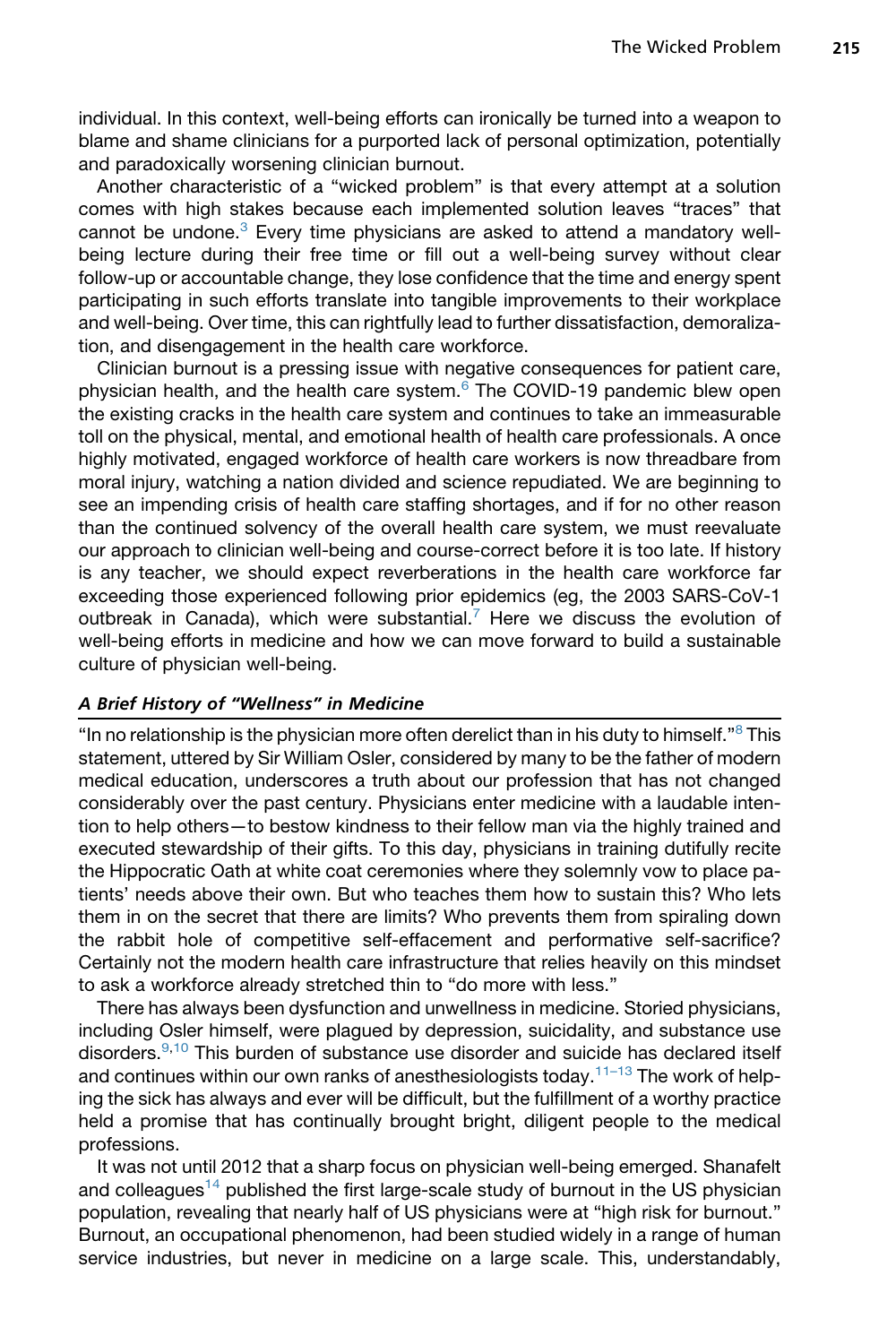caught the public's attention, and a flurry of lay press attention ensued with public now doubting the fitness of their physician workforce. At this point, with public scrutiny mounting, it was no longer a problem that could be ignored. For those already enmeshed in the work of physician support and well-being, this was a welcome change and justification for their ongoing work. But the focus was not as crisp as one would hope—the angle of attack was on physicians—something was wrong with doctors, so how do we fix them?

Over the coming years, hundreds of papers were published, focusing primarily on individual interventions to improve well-being, from meditation and mindfulness to nutrition, sleep, and physical fitness. Occasionally a pilot study would be published showing modest improvements in some metric of well-being, but this was rarely followed by larger randomized controlled trials. Throughout this time, a disdain for all things "wellness" was growing in the medical community—it was justified, as we will discuss in the next section.

Then in 2018, many forces began coming together, shifting focus from the individual to the systems and policies ultimately crafting the culture of medicine. Two national organizations in particular, the Accreditation Council for Graduate Medical Education (ACGME) and the National Academy of Medicine (NAM), have highlighted the importance of using a systems approach to address clinician well-being. In 2017, the ACGME revised its Common Program Requirements to emphasize the importance of positive learning and working environments for trainee well-being.<sup>[15](#page-9-1)</sup> In 2019, the NAM issued a report titled "Taking Action Against Clinician Burnout: A Systems Approach to Professional Well-Being," which introduced 6 goals to enhance clinician well-being  $(Table 2)$  $(Table 2)$  $(Table 2)$ .<sup>4</sup> National organizations, armed with datasets demonstrating the return on investment for well-being initiatives and the profound downstream effects of physician burnout on patient safety and quality of care, joined together to call for sys-temic change<sup>[16](#page-9-2)</sup> and began focusing on pragmatic solutions. This seismic shift in approach was punctuated by an editorial by Thomas Schwenk,<sup>[17](#page-9-3)</sup> where he stated that "Physicians in 2018 are the proverbial 'canary in the coal mine.' While the canary may be sick, it is the mine that is toxic. Caring for the sick canary is compassionate, but likely futile until there is more fresh air in the mine."

Fast forward 3 years, and we are grappling not only with a global pandemic but also a reckoning of systemic racism and societal unrest. We are living in "unprecedented times" and with that comes new approaches and perspectives. Owing to the collective, slow-moving trauma experienced by the health care community during the COVID-19 pandemic, we are now more openly discussing the topics of mental health, well-being, and injustice that were previously stigmatized into silence.

#### Well-Being 1.0: Where We Failed

Given the history of well-being in medicine, it is not surprising that the first iteration of clinician well-being efforts leaned heavily on individual interventions such as mindfulness classes, yoga, and resilience training. One reason is that the primary objective of initial well-being efforts was to address burnout, and at the time there was a tendency to think of burnout as an individual problem. However, burnout stems from chronic workplace stress that has not been successfully managed.<sup>[18](#page-9-4)</sup> As workplace culture and environment affect burnout, individual-focused interventions alone cannot sufficiently address the issue, thus the inclusion of systems-level interventions is necessary.

Despite repeated calls for a systems approach to physician well-being, health care organizations have continued to predominantly allocate their attention and resources to individual-focused interventions. Physicians already exhibit high levels of resilience $6$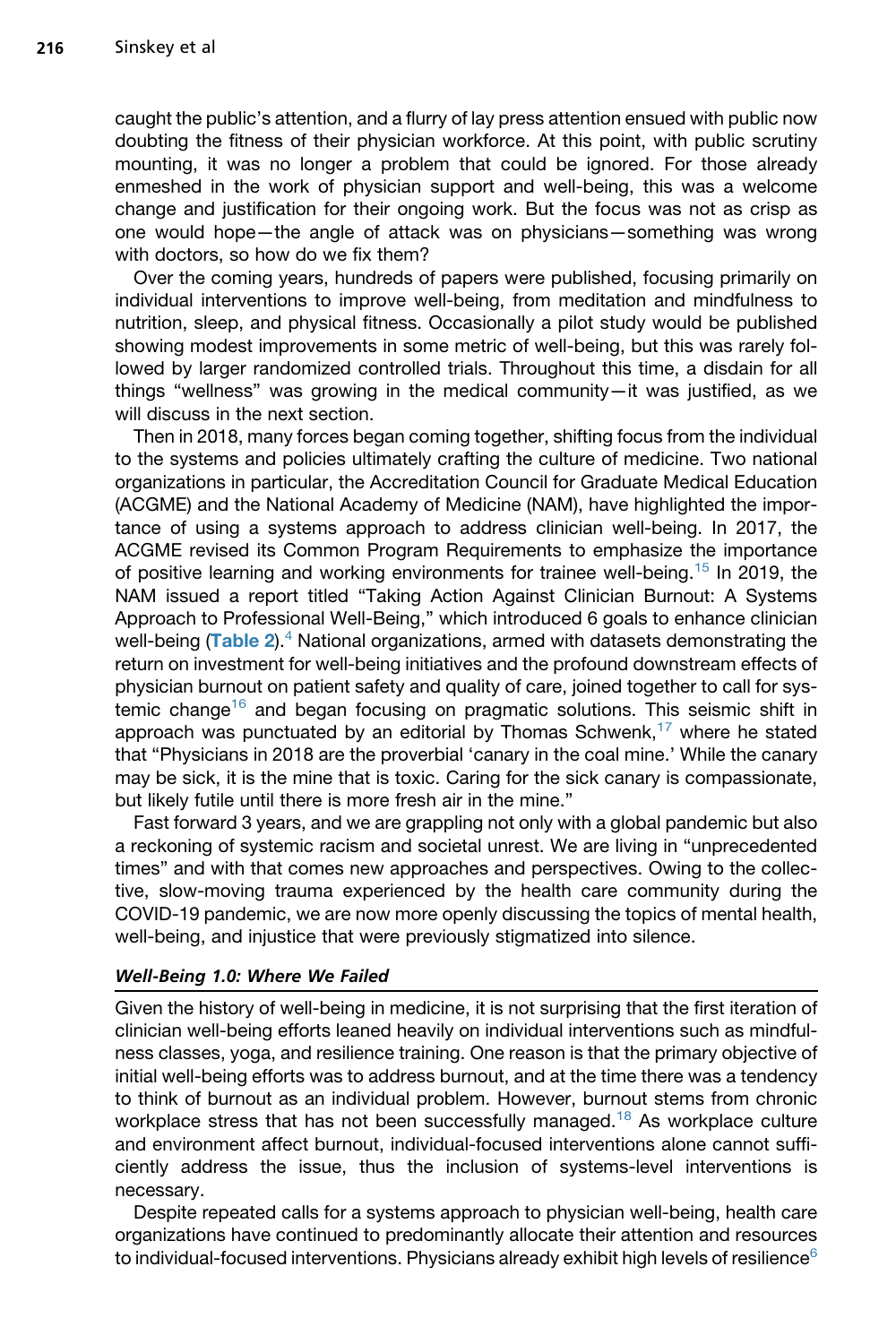#### <span id="page-4-0"></span>Table 2

#### National Academy of Medicine goals for eliminating clinician burnout and enhancing professional well-being

| Goal                                          | <b>Description</b>                                                                                                                                                                                                                                                                                                                                     |
|-----------------------------------------------|--------------------------------------------------------------------------------------------------------------------------------------------------------------------------------------------------------------------------------------------------------------------------------------------------------------------------------------------------------|
| Create positive work<br>environments          | Transform health care work systems by creating positive<br>work environments that prevent and reduce burnout,<br>foster professional well-being, and support quality care                                                                                                                                                                              |
| Create positive learning<br>environments      | Transform health professions education and training to<br>optimize learning environments that prevent and reduce<br>burnout and foster professional well-being                                                                                                                                                                                         |
| Reduce administrative burden                  | Prevent and reduce the negative consequences on<br>clinicians' professional well-being that result from laws,<br>regulations, policies, and standards promulgated by<br>health care policy and regulatory and standards-setting<br>entities, including government agencies (federal, state,<br>and local), professional organizations, and accreditors |
| Enable technology solutions                   | Optimize the use of health information technologies to<br>support clinicians in providing high-quality patient care                                                                                                                                                                                                                                    |
| Provide support to clinicians<br>and learners | Reduce the stigma and eliminate the barriers associated<br>with obtaining the support and services needed to<br>prevent and alleviate burnout symptoms, facilitate<br>recovery from burnout, and foster professional well-<br>being among learners and practicing clinicians                                                                           |
| Invest in research                            | Provide dedicated funding for research on clinician<br>professional well-being                                                                                                                                                                                                                                                                         |

Data from National Academy of Medicine, National Academies of Sciences E and Medicine. Taking action against clinician burnout: a systems approach to professional well-being. The National Academies Press; 2019. <https://doi.org/10.17226/25521>.

and they are being tested time and time again during the COVID-19 pandemic. Individual-focused interventions without organizational efforts to improve the work environment will inevitably breed resentment and resistance due to incongruence between the organizational leadership's words ("we value your well-being") and actions ("we are not fully invested in your well-being").

Another reason for the predominance of individual-focused interventions is that they are nimbler and take less time to implement than systems-level interventions. The urgency and widespread negative consequences of physician burnout prompted health care institutions to act swiftly. This focus on immediate action, although wellintentioned, can hurt physician well-being efforts by promoting quick fixes rather than long-term solutions. In medical school, many of us learned the adage *ubi pus, ibi evacua* or "where there is pus, evacuate it." Even though it is faster and easier to put a bandage on the abscess instead of draining the pus, this will not make the abscess go away and in fact, will make things much worse. Superficial well-being initiatives that do not address core issues related to well-being conversely worsen burnout and precipitate a loss of trust in leadership and the organization.

The "quick fix" mindset to reduce burnout also led to rushed efforts to define and measure clinician burnout. It is impossible to solve a problem without having a thorough understanding of the problem itself. The Maslach Burnout Inventory (MBI) evaluates 3 key dimensions of emotional exhaustion, depersonalization, and a diminished sense of personal accomplishment.<sup>[5](#page-8-4)</sup> Although the original goal of the MBI was to study which factors are associated with each of the 3 dimensions of burnout, numerous organizations have modified or misused the MBI to measure burnout as a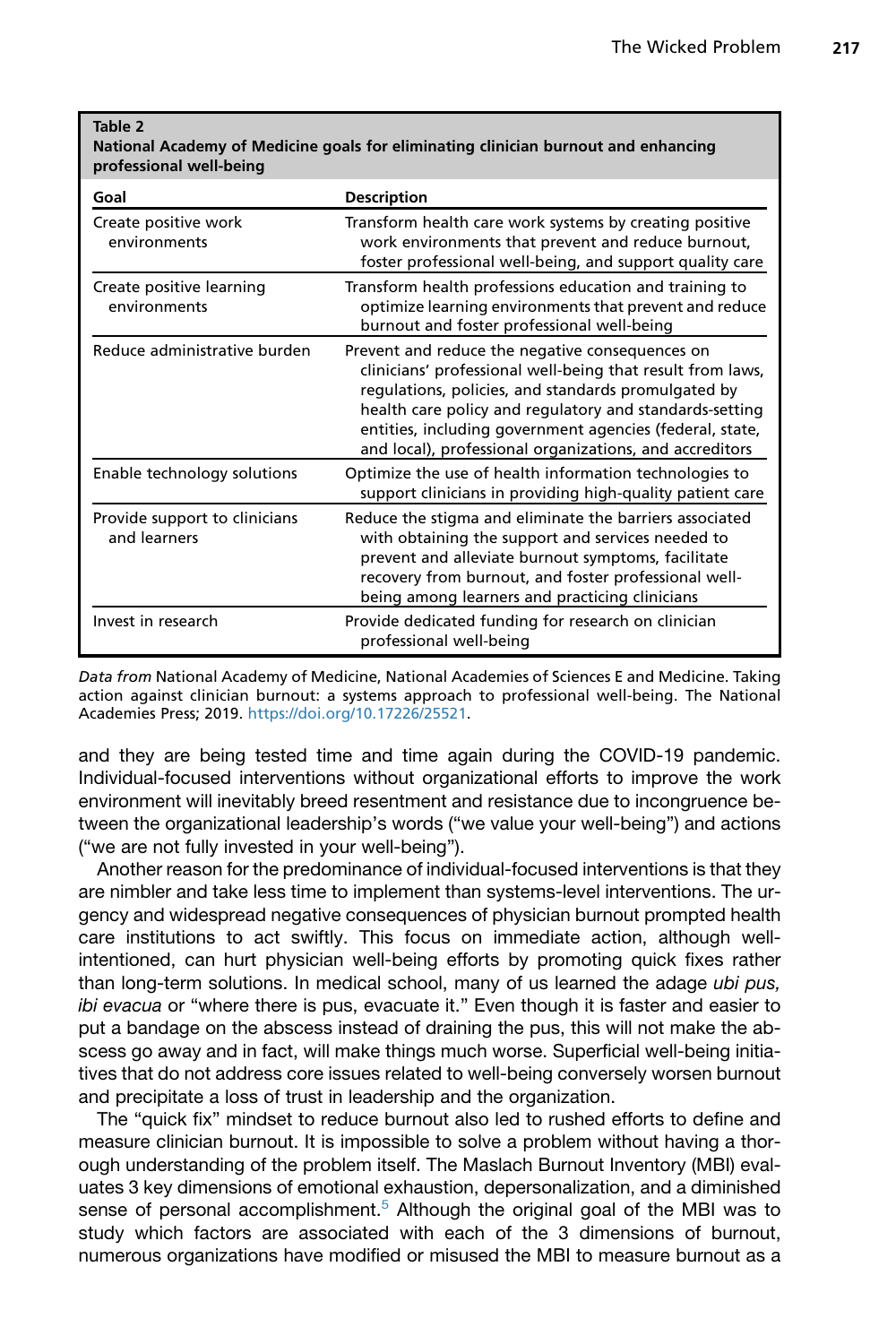single score to provide an individual diagnosis or organizational metric.<sup>[19](#page-9-5)</sup> As mentioned earlier, with "wicked problems," the choice of explanation determines the way the problem is addressed. Thus, oversimplification of the concept of burnout inevitably leads to well-being interventions that are woefully inadequate or misdirected.

Well-being is much more than avoiding burnout. Well-being is the experience of positive perceptions and the presence of positive environments that enables individ-uals to thrive and achieve their full potential.<sup>[4](#page-8-3)</sup> In medicine, positive perceptions and environments are driven by pragmatic solutions that improve physicians' daily clinical practice as opposed to initiatives that do little more than check off an arbitrary wellbeing box. Well-being permeates the entire work experience, and well-being efforts must begin with addressing physicians' basic physical and mental health needs, followed by patient and physician safety needs, before focusing on higher-order needs such as respect, appreciation, and connection.<sup>[20](#page-9-6)</sup> Burnout is a symptom, not the underlying problem. A well-being strategy that fixates solely on decreasing burnout lacks dimension and represents a lost opportunity to build engagement; it also embodies a reactive, instead of proactive, approach to well-being.

As is the case with many issues in medicine, preventing burnout is more effective than treating established burnout. A population health approach has been proposed to address physician well-being through the promotion of professional fulfillment, prevention of burnout, and selective mitigation strategies for physicians at elevated risk for burnout.<sup>[21](#page-9-7)</sup> Preemptive actions to promote physician engagement and protect against burnout help clinicians, patients, and health care organizations avoid many of the negative consequences of burnout, ultimately benefiting the entire health care system.

Eventually, we must drain the abscess. Every "wicked problem" is a symptom of an underlying, deeper problem. Physician burnout is a symptom of an unhealthy culture in medicine and health care industry that pushes physicians ever more toward moral injury.[1](#page-8-0)

#### Well-Being 2.0: Shifting Focus to a Sustainable Culture

Moving the needle on improving well-being in medicine necessitates a cultural overhaul of the medical system, understanding that the well-being of health care providers is essential for a safe, efficient, and effective healthcare system. "Checking the wellbeing box" without changing the system is as useful as rearranging deck chairs on the Titanic. Where is the hope? Where do we go from here? As thought leaders and well-being pragmatists, we believe there is a way to lower the temperature on the boiling pot in which we are swimming and shift toward a more sustainable culture. Physician well-being experts have known the secret for years: the answer is not group yoga or mandatory resilience training; the answer is the hard work of culture change.

#### Stop the glorification of excessive self-sacrifice

We are part of a culture that has traditionally upheld perfection and unrealistic selfsacrifice. We expect overworked physicians who are barely clinging to the lowest level of Maslow's hierarchy of needs<sup>20</sup> to provide the highest level of complex, error-free care. Physicians perpetuate this mentality through the rituals of medical training. We give a pleased nod to a "tough" intern who arrives limping in pain or "help" a struggling colleague by placing an intravenous catheter for rehydration so they can finish a call shift. In medicine, we have created a culture where personal boundaries are discouraged and perceived as a lack of dedication to the profession. We create an artificial choice between a successful professional life and a fulfilling personal life, when in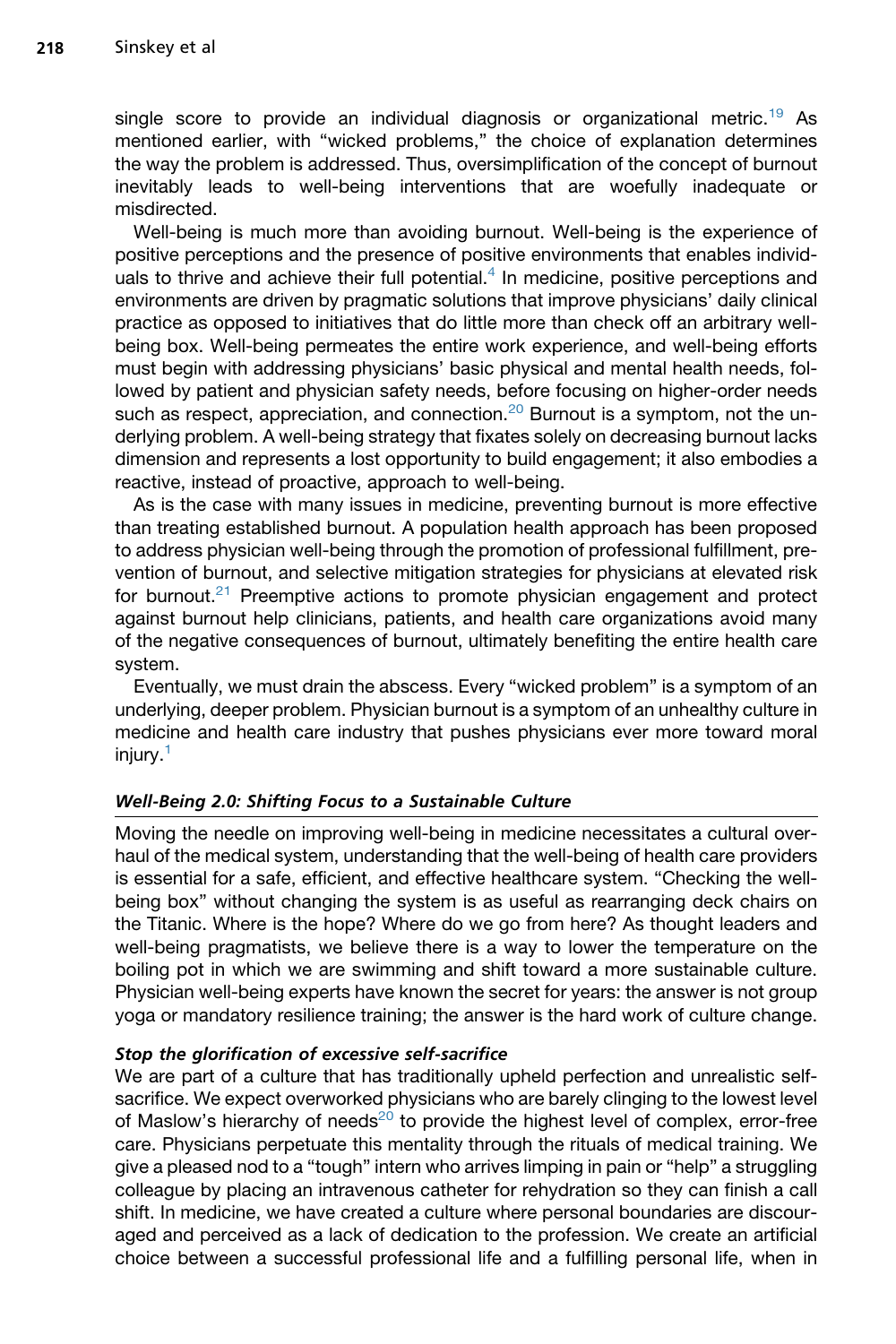fact they should coexist. The archaic model of medical practice, where the male physician worked long hours and was supported by a full-time, unpaid wife at home, is now a rare reality. Although today's diverse workforce has evolved to increasingly resemble the society it serves, the demands on physicians continue to be based on this antiquated model.

How do we enact limits on the Hippocratic Oath? The 2017 Revised Declaration of Geneva contains the words: "I WILL ATTEND TO my own health, well-being, and abilities in order to provide care of the highest standard.  $22$  We must recognize, as a profession, that serving our own needs ultimately serves our patients, as demonstrated by the overused but accurate adage: "We must put on our own oxygen masks first." We must normalize physicians expressing the need to care for their own mental or physical health and those of their loved ones.

#### Litigation: stop blaming and shaming doctors

The litigious nature of the American health care system leaves little room for vulnerability. "First do no harm" often feels a distant second to patient satisfaction scores or online reviews. Physicians involved in a lawsuit are at increased risk for stress, personal consequences, and burnout. $23,24$  $23,24$  Increased litigation against doctors has not been shown to improve patient safety or quality of care; more likely, it is contributing to the exodus from medicine, ultimately decreasing patient safety through limited access to care. $25,26$  $25,26$  Clinicians may practice defensive medicine to avoid malpractice claims, which can lead to moral injury and damage the physician-patient relationship.<sup>[27](#page-9-13)</sup> Welldesigned and implemented liability reform is necessary to recapture the goal of upholding patient safety while minimizing the personal and professional trauma on doctors.

#### Normalize peer and mental health support

The lack of psychological safety in medicine is largely due to the lack of systems-level responses to events such as litigation, unanticipated bad outcomes, and critical events, leaving isolated clinicians to suffer in silence. Proactive, not reactive, robust support mechanisms must be established to respond to clinicians involved in these highly stressful events. These include peer support programs that can respond to clinicians in real time, provision of relief from clinical duties when appropriate, connection to professional mental health support, and longitudinal legal and risk management support. In other fields, such as law enforcement, there is mandatory time off after a critical event. However, in medicine, we are expected to proceed with the next case despite evidence that this is not in patients' or providers' best interests.<sup>[28](#page-9-14)</sup> This mindset is built on the hubris and arrogance that physicians are somehow impenetrable. We are not have the capacity to care for those who are suffering without emotional repercussions nor should we desire this trait. We must normalize time off after critical events and provide a systems-level recognition of the emotional labor of medicine.

During the COVID-19 pandemic, state licensing requirements were temporarily suspended to mobilize physicians to states in dire need of providers. Yet predating the pandemic, many of these states enacted barriers to medical licensure if physicians had a history of seeking treatment for depression or anxiety or took an antidepressant medication, as 13.8% of Americans do. $29$  To normalize physician self-care, state licensing organizations must give mental health parity with physical health. Nearly 40% of physicians report reluctance to seek care for mental health issues due to con-cerns about repercussions to their medical licensure.<sup>[30](#page-9-16)</sup> We recognize the need for regulatory agencies to ensure the safety of future patients, but it should not come at the expense of a healthy physician workforce.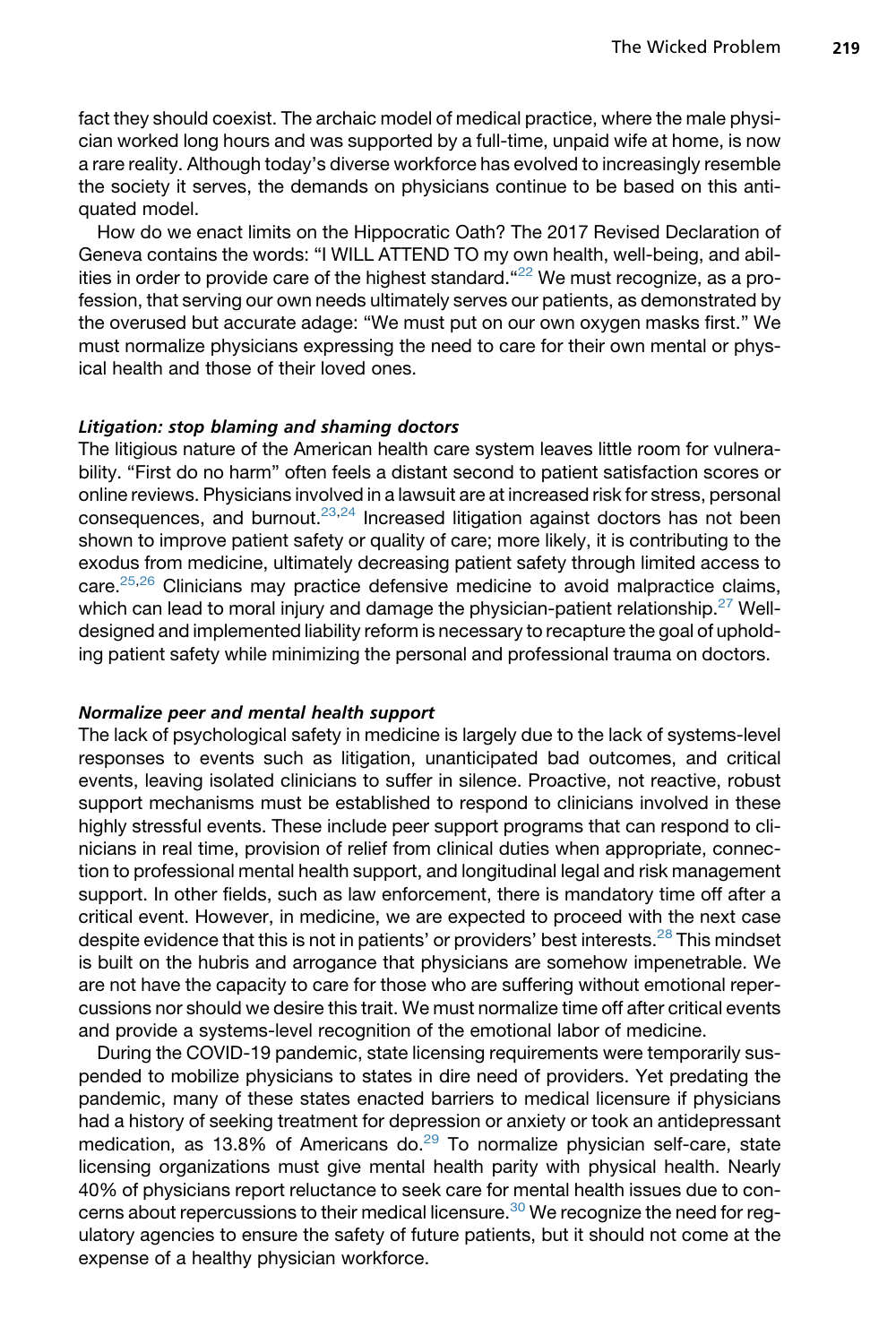#### Stop the strip mining

Health care systems strive for efficiency. Although a desirable goal, it is not sustainable without a foundation of clinician well-being. The reimbursement structure of medicine in the United States is flawed and motivates health care institutions to prioritize short-term gains over sustainability. Clinicians are pressured to do more with fewer resources<sup>31</sup>; this production pressure can lead to moral injury when clinicians feel that patient care is compromised. This "carrot and stick" model devalues physicians' compassion and expertise, reducing them to a cog in the wheel. Harnessing physicians' intrinsic motivators, such as delivering high-level patient care and contributing to a shared purpose, is a more effective strategy to engage physicians.<sup>[32](#page-10-1)</sup> Clinicians are a valuable and finite resource and must be recognized as such. It is insufficient for health care institutions to focus solely on recruitment; they must adopt long-term strategies focused on retention by investing in and supporting employees.

#### Empower physicians to be the architects of their own environment

Physicians are well aware of clinical and environmental stressors that threaten well-being, yet often feel disempowered to voice concerns and suggest improvements.<sup>[33](#page-10-2)</sup> This renders a disservice to patients, clinicians, and health care organizations because physicians provide unique insight and potential solutions to burnout. Health care institutions must invest in physician leadership to empower individuals with the skills and resources to enact necessary change in their clinical practice and work environment.

Furthermore, physician leaders' time must be respected as a finite resource. Physicians are often asked to take on leadership roles without additional pay or protected nonclinical time.<sup>[34](#page-10-3)</sup> This lack of adequate resources is a set up for failure. Leadership roles without protected time or compensation can lead to burnout due to exhaustion, feelings of incompetence, and a lack of achievement and productivity. In addition, physician leaders may experience resentment if the institution devalues their time and efforts.

Another way for health care institutions to invest in physician leaders is to offer physician leadership training. Medicine traditionally emphasizes intellectual rigor as the key to becoming a successful physician. $35$  However, a physician cannot lead and effect change through academic excellence alone. An effective physician leader must, as David Chestnut posits, possess the attributes of "humility, servant leadership, self-awareness, kindness, altruism, attention to personal well-being, responsibility and concern for patient safety, lifelong learning, self-regulation, and honesty and integrity."[36](#page-10-5) Although most physicians are responsible for leading patient care teams in the clinical setting,  $37$  health care organizations rarely invest in developing physicians as leaders.<sup>[33](#page-10-2)</sup> Early leadership training for physicians represents an opportunity to improve the clinical work environment for all care team members and achieve better patient outcomes. Although some graduate medical education programs provide leadership training, it is not currently a widespread practice in medicine and health care systems.<sup>[38](#page-10-7)</sup>

#### SUMMARY

*"Do the best you can until you know better. Then when you know better, do better."*

*– Maya Angelou*

Efforts to study and address physician well-being are relatively new, and our understanding of physician well-being continues to evolve. Early well-being initiatives focused predominantly on the individual because burnout was initially framed as an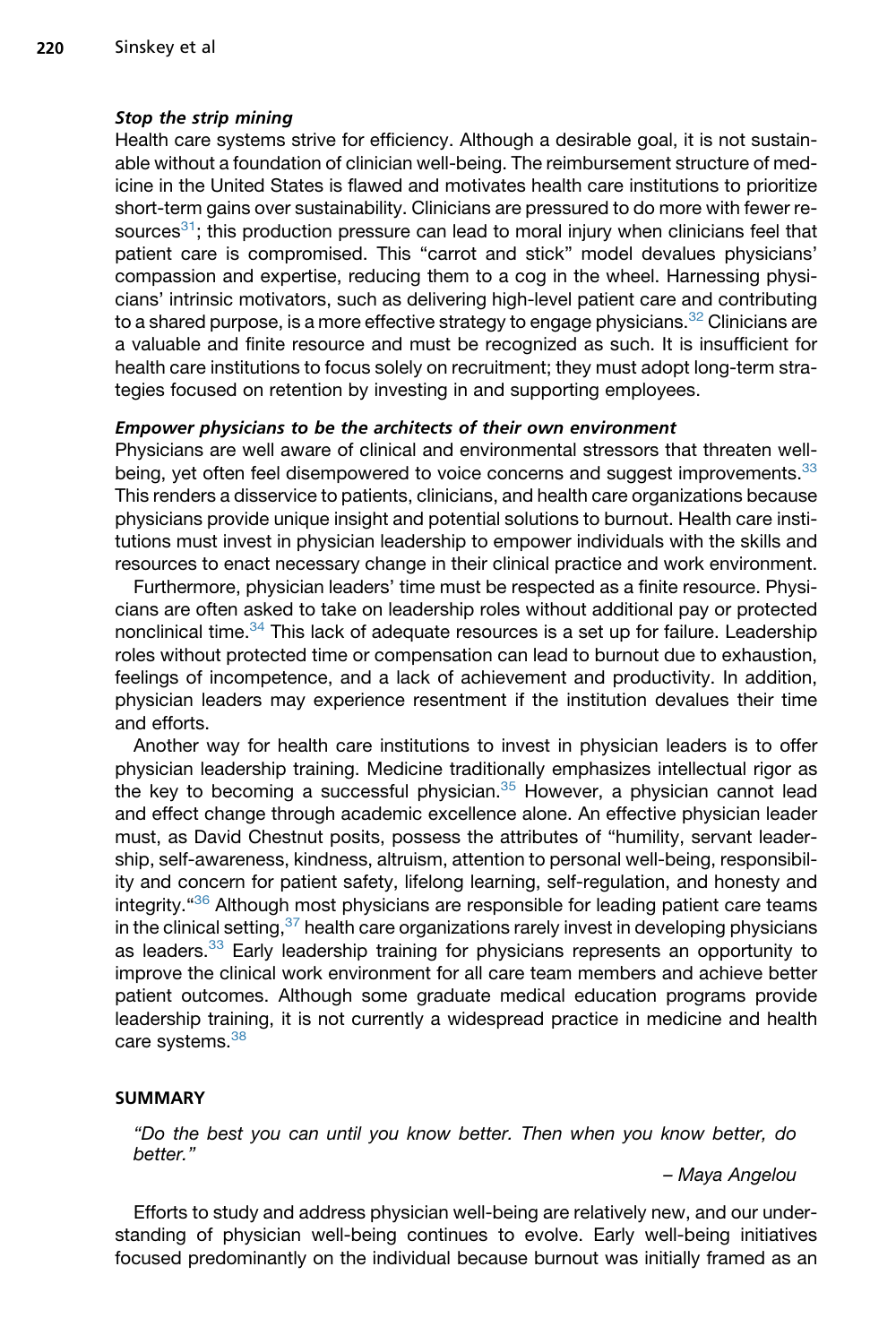individual problem, but there is ample evidence that systems, policies, and organizations profoundly affect well-being. Therefore, both individual-focused and systemslevel interventions are necessary. Rapid deployment of low-cost, one-off solutions are insufficient to adequately and holistically address physician well-being. We are in a crisis of burnout due to widespread moral injury and a longstanding culture of medicine that forces clinicians to "do more with less" and robs them of the meaning and purpose in their work. $31$  The COVID-19 pandemic has exacerbated preexisting moral injury for many physicians, and the stakes are higher now than ever. We cannot afford to let this vicious cycle continue. If we want to make real progress to address physician well-being, we can no longer focus solely on extinguishing the immediate fires of physician burnout. We must take the long and difficult path to heal our professional culture and develop a sustainable culture of support in medicine.

# FINANCIAL DISCLOSURE

The authors have nothing to disclose.

## CONFLICTS OF INTEREST

J. L. Sinskey is the Vice Chair of the American Society of Anesthesiologists' Committee on Physician Well-being. R. D. Margolis is the cofounder of the Society for Pediatric Anesthesia's Special Interest Group for Physician Well-Being. A. E. Vinson is the Chair of the American Society of Anesthesiologists' Committee on Physician Wellbeing.

# **REFERENCES**

- <span id="page-8-0"></span>1. [Shanafelt TD, Schein E, Minor LB, et al. Healing the professional culture of med](http://refhub.elsevier.com/S1932-2275(22)00001-5/sref1)[icine. Mayo Clin Proc 2019;94\(8\):1556–66](http://refhub.elsevier.com/S1932-2275(22)00001-5/sref1).
- <span id="page-8-1"></span>2. [Afonso AM, Cadwell JB, Staffa SJ, et al. Burnout rate and risk factors among an](http://refhub.elsevier.com/S1932-2275(22)00001-5/sref2)[esthesiologists in the United States. Anesthesiology 2021;134\(5\):683–96.](http://refhub.elsevier.com/S1932-2275(22)00001-5/sref2)
- <span id="page-8-3"></span><span id="page-8-2"></span>3. [Rittel HWJ, Webber MM. Dilemmas in a general theory of planning. Policy Sci](http://refhub.elsevier.com/S1932-2275(22)00001-5/sref3) [1973;4\(2\):155–69.](http://refhub.elsevier.com/S1932-2275(22)00001-5/sref3)
- 4. [National Academies of Sciences, Engineering, and Medicine. Taking Action](http://refhub.elsevier.com/S1932-2275(22)00001-5/sref4) [Against Clinician Burnout: A Systems Approach to Professional Well-Being.](http://refhub.elsevier.com/S1932-2275(22)00001-5/sref4) [Washington, DC: The National Academies Press; 2019.](http://refhub.elsevier.com/S1932-2275(22)00001-5/sref4)
- <span id="page-8-5"></span><span id="page-8-4"></span>5. [Maslach C, Jackson SE, Leiter MP. Maslach burnout inventory: manual. Mind Gar](http://refhub.elsevier.com/S1932-2275(22)00001-5/sref5)[den; 2018](http://refhub.elsevier.com/S1932-2275(22)00001-5/sref5).
- <span id="page-8-6"></span>6. [West CP, Dyrbye LN, Shanafelt TD. Physician burnout: contributors, conse](http://refhub.elsevier.com/S1932-2275(22)00001-5/sref6)[quences and solutions. J Intern Med 2018;283\(6\):516–29.](http://refhub.elsevier.com/S1932-2275(22)00001-5/sref6)
- <span id="page-8-7"></span>7. [Rankin J. Godzilla in the corridor: the Ontario SARS crisis in historical perspec](http://refhub.elsevier.com/S1932-2275(22)00001-5/sref7)[tive. Intensive Crit Care Nurs 2006;22\(3\):130–7.](http://refhub.elsevier.com/S1932-2275(22)00001-5/sref7)
- <span id="page-8-8"></span>8. Osler W, Silverman ME, Murray TJ, et al, American College of Physicians: American Society of Internal Medicine. The quotable osler.; 2008.
- <span id="page-8-9"></span>9. [Morris SD, Morris AJ, Rockoff MA. Freeman allen: boston's pioneering physician](http://refhub.elsevier.com/S1932-2275(22)00001-5/sref9) [anesthetist. Anesth Analg 2014;119\(5\):1186–93](http://refhub.elsevier.com/S1932-2275(22)00001-5/sref9).
- <span id="page-8-10"></span>10. [Schonwald G, Skipper GE, Smith DE, et al. Anesthesiologists and substance use](http://refhub.elsevier.com/S1932-2275(22)00001-5/sref10) [disorders. Anesth Analg 2014;119\(5\):1007–10.](http://refhub.elsevier.com/S1932-2275(22)00001-5/sref10)
- 11. [Warner DO, Berge K, Sun H, et al. Substance use disorder among anesthesi](http://refhub.elsevier.com/S1932-2275(22)00001-5/sref11)[ology residents, 1975-2009. JAMA 2013;310\(21\):2289–96.](http://refhub.elsevier.com/S1932-2275(22)00001-5/sref11)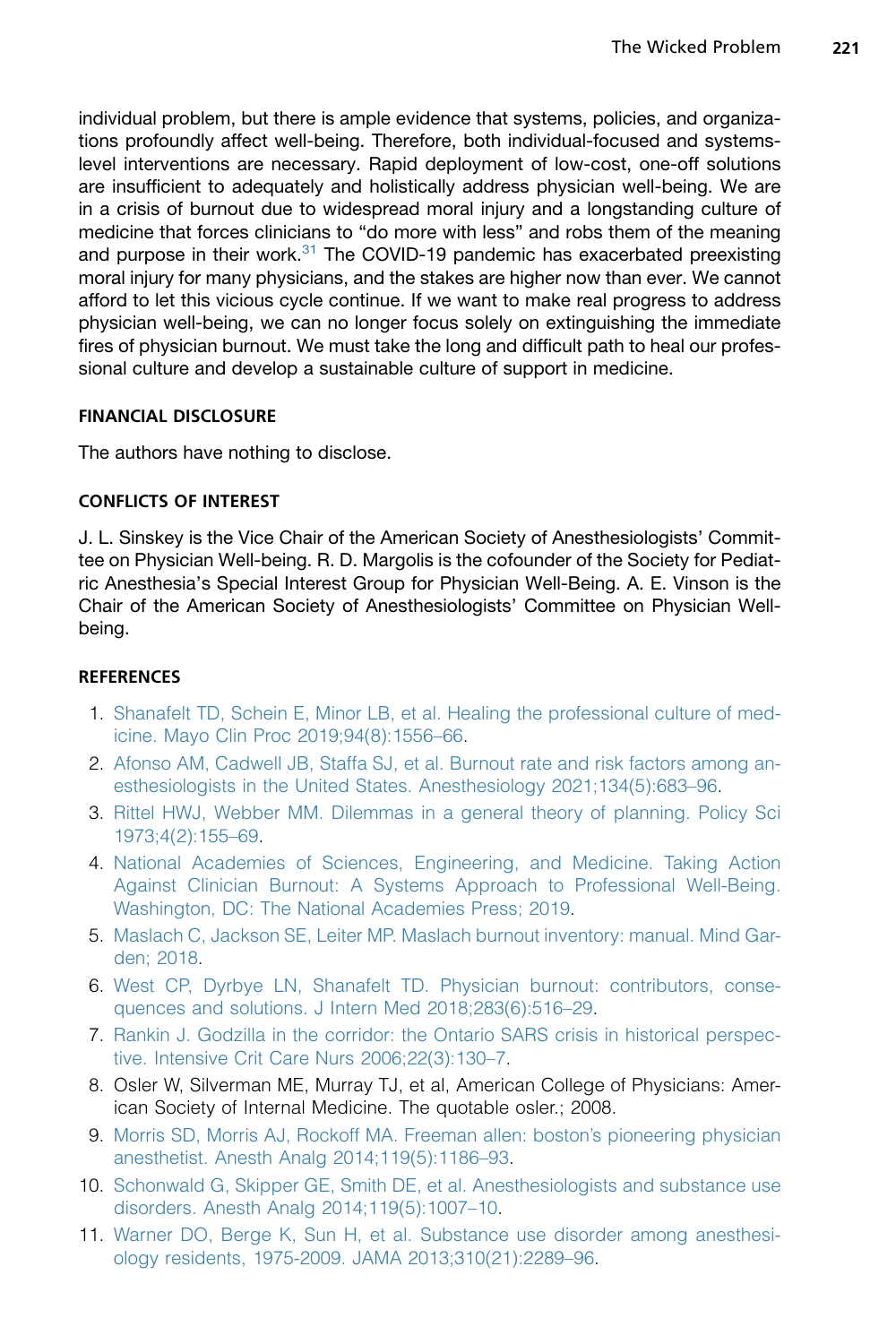- 12. [Warner DO, Berge K, Sun H, et al. Substance use disorder in physicians after](http://refhub.elsevier.com/S1932-2275(22)00001-5/sref12) [completion of training in anesthesiology in the United States from 1977 to](http://refhub.elsevier.com/S1932-2275(22)00001-5/sref12) [2013. Anesthesiology 2020;133\(2\):342–9.](http://refhub.elsevier.com/S1932-2275(22)00001-5/sref12)
- 13. [Schernhammer ES, Colditz GA. Suicide rates among physicians: a quantitative](http://refhub.elsevier.com/S1932-2275(22)00001-5/sref13) [and gender assessment \(meta-analysis\). Am J Psychiatry 2004;161\(12\):](http://refhub.elsevier.com/S1932-2275(22)00001-5/sref13) [2295–302](http://refhub.elsevier.com/S1932-2275(22)00001-5/sref13).
- <span id="page-9-0"></span>14. [Shanafelt TD, Boone S, Tan L, et al. Burnout and satisfaction with work-life bal](http://refhub.elsevier.com/S1932-2275(22)00001-5/sref14)[ance among US physicians relative to the general US population. Arch Intern](http://refhub.elsevier.com/S1932-2275(22)00001-5/sref14) [Med 2012;172\(18\):1377–85](http://refhub.elsevier.com/S1932-2275(22)00001-5/sref14).
- <span id="page-9-1"></span>15. Accreditation Council for Graduate Medical Education. Improving physician wellbeing, restoring meaning in medicine. Accessed. [https://www.acgme.org/what](https://www.acgme.org/what-we-do/initiatives/physician-well-being/)[we-do/initiatives/physician-well-being/.](https://www.acgme.org/what-we-do/initiatives/physician-well-being/) [Accessed 13 August 2021]. Available at.
- <span id="page-9-2"></span>16. [Thomas LR, Ripp JA, West CP. Charter on physician well-being. JAMA 2018;](http://refhub.elsevier.com/S1932-2275(22)00001-5/sref16) [319\(15\):1541–2.](http://refhub.elsevier.com/S1932-2275(22)00001-5/sref16)
- <span id="page-9-3"></span>17. [Schwenk TL. Physician well-being and the regenerative power of caring. JAMA](http://refhub.elsevier.com/S1932-2275(22)00001-5/sref17) [2018;319\(15\):1543–4](http://refhub.elsevier.com/S1932-2275(22)00001-5/sref17).
- <span id="page-9-4"></span>18. Burnout an "occupational phenomenon": International classification of diseases. Accessed. [https://www.who.int/news/item/28-05-2019-burn-out-an-occupational](https://www.who.int/news/item/28-05-2019-burn-out-an-occupational-phenomenon-international-classification-of-diseases)[phenomenon-international-classification-of-diseases](https://www.who.int/news/item/28-05-2019-burn-out-an-occupational-phenomenon-international-classification-of-diseases). [Accessed 4 August 2021]. Available at.
- <span id="page-9-5"></span>19. Maslach C, Leiter MP. How to Measure Burnout Accurately and Ethically. Harv Business Rev 2021. Accessed. [https://hbr.org/2021/03/how-to-measure](https://hbr.org/2021/03/how-to-measure-burnout-accurately-and-ethically)[burnout-accurately-and-ethically.](https://hbr.org/2021/03/how-to-measure-burnout-accurately-and-ethically) [Accessed 13 August 2021]. Available at.
- <span id="page-9-6"></span>20. [Shapiro DE, Duquette C, Abbott LM, et al. Beyond burnout: a physician wellness](http://refhub.elsevier.com/S1932-2275(22)00001-5/sref20) [hierarchy designed to prioritize interventions at the systems level. Am J Med](http://refhub.elsevier.com/S1932-2275(22)00001-5/sref20) [2019;132\(5\):556–63](http://refhub.elsevier.com/S1932-2275(22)00001-5/sref20).
- <span id="page-9-8"></span><span id="page-9-7"></span>21. [Trockel M, Corcoran D, Minor LB, et al. Advancing physician well-being: a pop](http://refhub.elsevier.com/S1932-2275(22)00001-5/sref21)[ulation health framework. Mayo Clin Proc 2020;95\(11\):2350–5](http://refhub.elsevier.com/S1932-2275(22)00001-5/sref21).
- <span id="page-9-9"></span>22. [Parsa-Parsi RW. The revised declaration of geneva: a modern-day physician's](http://refhub.elsevier.com/S1932-2275(22)00001-5/sref22) [pledge. JAMA 2017;318\(20\):1971–2.](http://refhub.elsevier.com/S1932-2275(22)00001-5/sref22)
- <span id="page-9-10"></span>23. [Balch CM, Shanafelt T. Combating stress and burnout in surgical practice: a re](http://refhub.elsevier.com/S1932-2275(22)00001-5/sref23)[view. Thorac Surg Clin 2011;21\(3\):417–30](http://refhub.elsevier.com/S1932-2275(22)00001-5/sref23).
- <span id="page-9-11"></span>24. [Jones JW, Barge BN, Steffy BD, et al. Stress and medical malpractice: organiza](http://refhub.elsevier.com/S1932-2275(22)00001-5/sref24)[tional risk assessment and intervention. J Appl Psychol 1988;73\(4\):727–35.](http://refhub.elsevier.com/S1932-2275(22)00001-5/sref24)
- <span id="page-9-12"></span>25. [Mello MM, Frakes MD, Blumenkranz E, et al. Malpractice liability and health care](http://refhub.elsevier.com/S1932-2275(22)00001-5/sref25) [quality: a review. JAMA 2020;323\(4\):352–66.](http://refhub.elsevier.com/S1932-2275(22)00001-5/sref25)
- <span id="page-9-13"></span>26. [Forster HP, Schwartz J, DeRenzo E. Reducing legal risk by practicing patient](http://refhub.elsevier.com/S1932-2275(22)00001-5/sref26)[centered medicine. Arch Intern Med 2002;162\(11\):1217–9.](http://refhub.elsevier.com/S1932-2275(22)00001-5/sref26)
- <span id="page-9-14"></span>27. [Kass JS, Rose RV. Medical malpractice reform: historical approaches, alternative](http://refhub.elsevier.com/S1932-2275(22)00001-5/sref27) [models, and communication and resolution programs. AMA J Ethics 2016;18\(3\):](http://refhub.elsevier.com/S1932-2275(22)00001-5/sref27) [299–310.](http://refhub.elsevier.com/S1932-2275(22)00001-5/sref27)
- <span id="page-9-15"></span>28. [Gazoni FM, Amato PE, Malik ZM, et al. The impact of perioperative catastrophes](http://refhub.elsevier.com/S1932-2275(22)00001-5/sref28) [on anesthesiologists: results of a national survey. Anesth Analg 2012;114\(3\):](http://refhub.elsevier.com/S1932-2275(22)00001-5/sref28) [596–603.](http://refhub.elsevier.com/S1932-2275(22)00001-5/sref28)
- <span id="page-9-16"></span>29. [Brody DJ, Gu Q. Antidepressant use among adults: United States, 2015-2018.](http://refhub.elsevier.com/S1932-2275(22)00001-5/sref29) [NCHS Data Brief 2020;\(377\):1–8](http://refhub.elsevier.com/S1932-2275(22)00001-5/sref29).
- 30. [Dyrbye LN, West CP, Sinsky CA, et al. Medical licensure questions and physician](http://refhub.elsevier.com/S1932-2275(22)00001-5/sref30) [reluctance to seek care for mental health conditions. Mayo Clin Proc 2017;92\(10\):](http://refhub.elsevier.com/S1932-2275(22)00001-5/sref30) [1486–93.](http://refhub.elsevier.com/S1932-2275(22)00001-5/sref30)